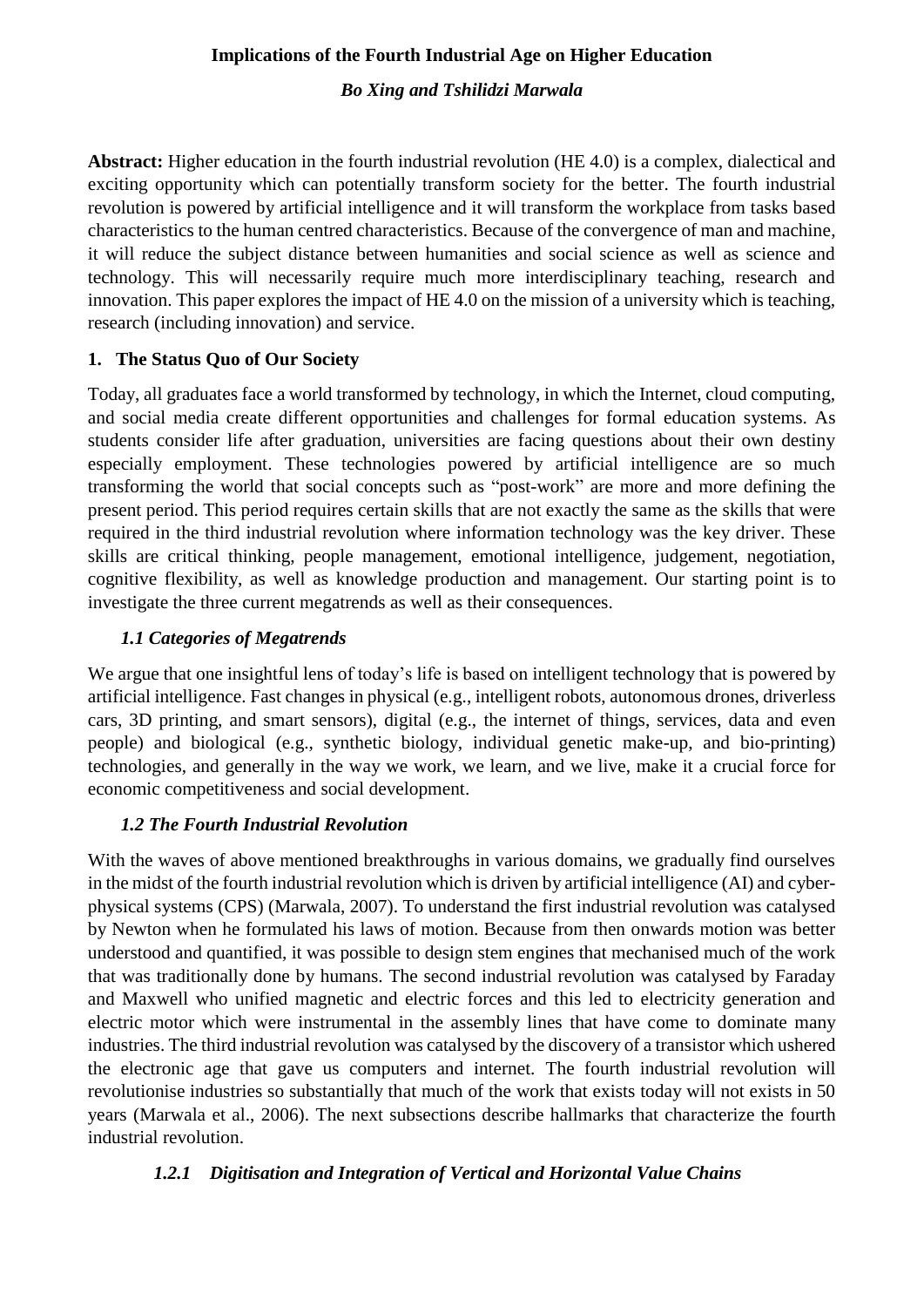The 4<sup>th</sup> industrial revolution digitises and vertically integrates processes across the entire organisation. It also integrates horizontally all the internal processes from suppliers to customers. Put simply, it epitomises a shift in paradigm shift from 'centralized' to 'decentralized' production, whereby machines no longer simple 'process' the product, but they are seamlessly integrated into the information network, the business partners and customers. In other words, the idea of consistent digitization and linking of all productive units in an economy is emphasized in the  $4<sup>th</sup>$  industrial revolution age.

# *1.2.2 Digitisation of Product and Service Offerings*

Digitisation of products comprises the extension of current products, and the manufacturing of new digitised products. So far, the major gains for industrial companies have often been on improving the degree of automation but in the fourth industrial age this automation will be more intelligent and selfadaptive as more advances are made in artificial intelligence. The factory floor is moving towards self-regulating production that can be adapted to individual customer demands and has self-learning capability.

# *1.2.3 Digital Business Models and Customer Access*

Prominent industrial companies already provide disruptive digital solutions for the purpose of expanding their offerings. In the 4<sup>th</sup> industrial revolution era, it is possible to flexibly combine different business models with customer access (e.g., production on demand; production on site; and consumer engineering) and thereby creating new kinds of production methods. Disruptive digital business models will focus on generating extra digital revenues and optimizing customer experience in terms of interaction and access.

# **2. Introduction to Higher Education**

The connection between education and society is often implied to be one-way where education is expected to fit in with economic and political trends, rather than, opposing them and representing something different. Such general understanding of the relationship between education and the socioeconomic structures and what the education position involves help us to form a projection of future higher education associated with the fourth industrial revolution.

# *2.1 The History of Higher Education*

As we can observe, the development of higher education system has gone through the following stages, namely, elite, mass, and post-massification.

# *2.1.1 Elite*

Higher education has profound origins starting in the  $6<sup>th</sup>$  century monastic schools and later evolving into the medieval European University beginning in Bologna in 1088 which focused on theology and philosophy, and progressing into the current modern higher education system. In this evolution universities evolved from just being centres of teaching and learning, to include research and thereafter to include service to society. In its early stage, university education was catered for tiny elites. In that time, higher education was intended to mould the minds and characters of the ruling class.

# *2.1.2 Mass*

In the late  $20<sup>th</sup>$  century, the tension between education as a private right or a public good prompted the trend to 'massification', i.e., provide higher education to many people. During this period, the higher education spawned changes in a massive way in terms of many factors such as the size and shape of systems, the curriculum designs, the organizational structures, the pedagogy methodologies, the delivery modes, the research patterns, and the relationship between institutions and other external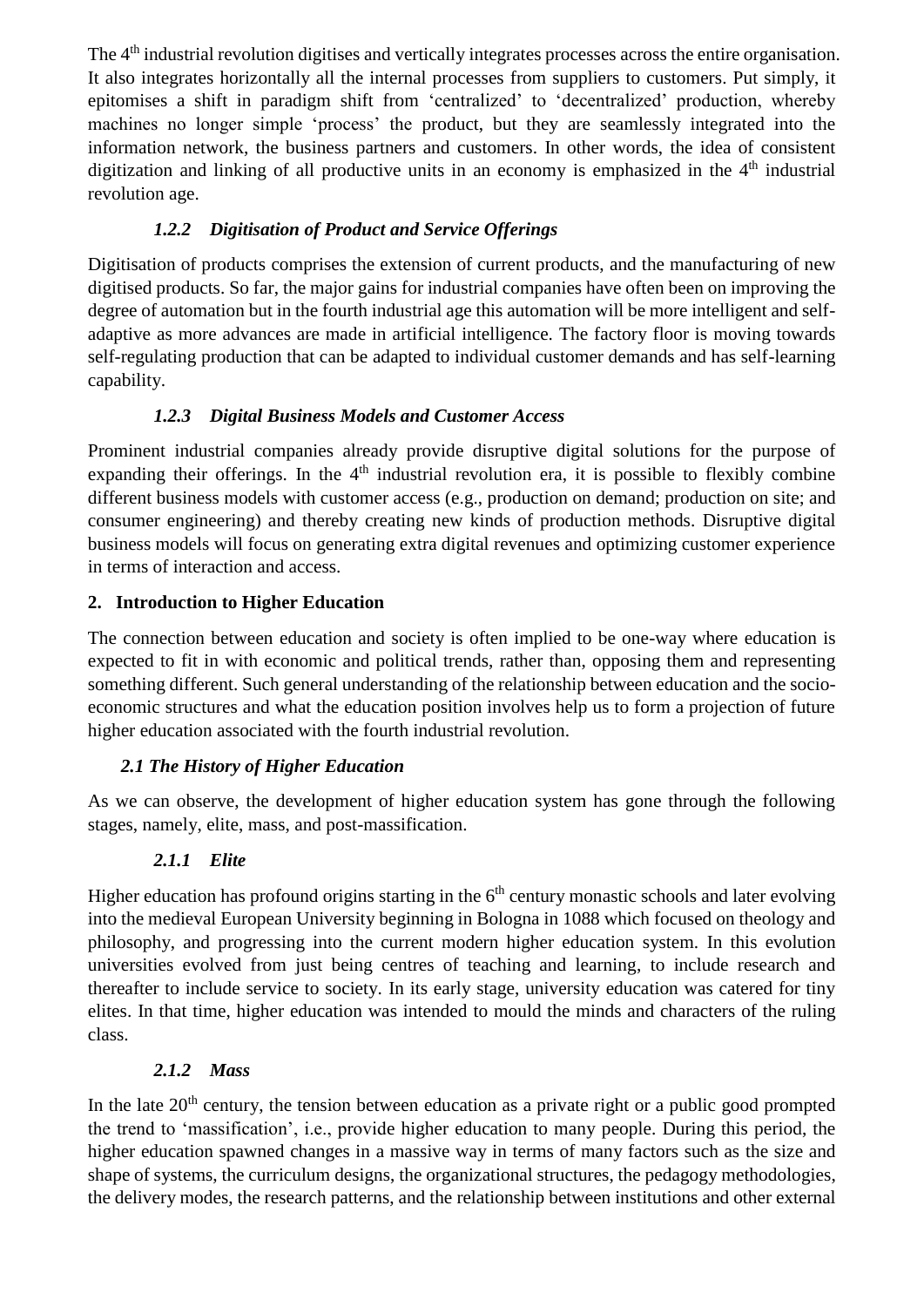communities. The main goal of mass higher education was targeting transfer of skills and preparation for a wide variety of technical and economic roles.

## *2.1.3 Post-Massification*

Higher education has gradually progressed from the elite phase to mass higher education and then to post-massification stages. Many advanced and some developing economies enjoy the tertiary participation rates of over 50%. Another characteristics of this trend is internationalisation of both students and staff. According to a report from OECD, with demographic changes, international student mobility is expected to reach 8 million students per year by 2025. South Africa is presently hosting many sub-Saharan students, with much of the remainder studying in European and American countries. Currently, adapting population to rapid social and technological change remains the main goal of many countries.

## *2.2 Fundamental Functions of a Higher Education Institution*

The core mission of higher education remains the same whatever the era. The goal of higher education is to ensure quality of learning via teaching, to enable the students to get the latest knowledge through exploratory research, and to sustain the development of societies by means of service.

## *2.2.1 Teaching*

One of the principal tasks of every university is to educate the youth. Therefore, it is necessary to implement appropriate teaching strategies and to organise work in a way that fosters learning. This has implications on adaptable learning programmes, better learning experience, and lifelong learning attitude.

### *2.2.2 Research*

The journey towards global competition in the higher education requires institutions to put a huge amount of effort into research and development (R&D). Experts believe these forces range from new technology deployment to global cooperation and collaboration.

### *2.2.3 Service*

To sustain the competitive position among world higher education system, we need to radically improve educational services. In particular, we need to drive much greater innovation, and competition into education.

### **3. Solutions – Higher Education in the Fourth Industrial Age (HE 4.0)**

With its speed and breadth, the question brought by the aforementioned megatrends and the subsequent fourth industrial revolution for higher education it is important for nations to understand the impact of these changes to all areas of our lives including higher education.

# *3.1 Teaching in the Fourth Industrial Revolution (Teaching 4.0)*

# *3.1.1 Wearables Assisted Teaching, Learning, and Training*

The plurality of wearable devices produced indicates an early sign of another technology. Education establishments have to act now to realize wearables' huge potential to revolutionize the way we teach and train students and how they learn as well. Take numerical simulation, it is a very useful tool for engineers to analyse and predict the condition of real-world physical systems. In the era of the 4<sup>th</sup> industrial revolution, when the existence of cyber-physical systems become a new norm, numerical simulations play an ever-increasing important role in both education and practical applications. Within the realm of numerical simulation, finite element analysis (FEA) is a versatile technique which has been practiced in various engineering fields such as analysing buildings (Marwala et al., 2017;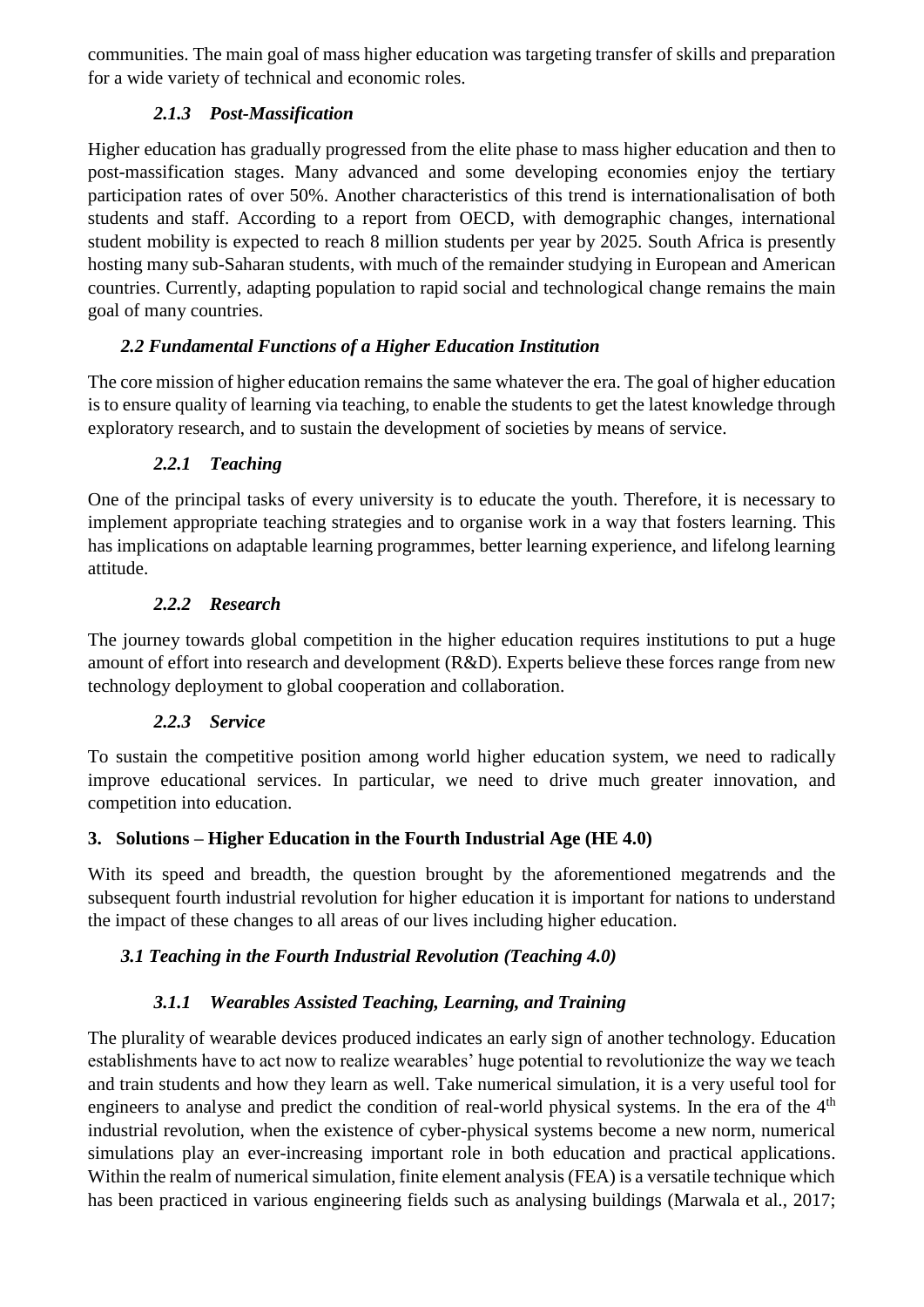Marwala, 2012; Marwala, 2010). Modern FEA is often accomplished with the assistance of computers. As a result, students can understand key concepts more intuitively, and engineers can conduct complex modelling and interpret results easily. Nevertheless, such setup has limited the FEA processes in an entirely virtual and offline environment. These limitations in turn deprives the human perception of many physical characteristics (e.g., scale, context, spatial qualities, and materials). With the advancement of some wearable technologies, say augmented reality (AR), a user's sense and interaction with the physical world can be enhanced thereby creating a virtual laboratory. AR can supplement reality via superimposing computer-generated information over the physical context in real time which can facilitate results exploration and interpretation.

### *3.1.2 Embrace massive open online courses (MOOCs)*

Teaching has long been constrained by the following scenario: students needed to gather in a lecture hall to hear the professor or sit around a table to discuss with peer fellows. Technology innovation is relaxing those constraints, however, and brining radical change to higher education. Massive open online courses, or MOOCs, is a form of education that provides stand-alone instruction online (Xing, 2015). Though much experimentation lies ahead, MOOCs threaten different universities in distinct ways. Two big factors underpin a university's costs: physical proximity requirement and productivity limitation. Because of the need for physical proximity enrolling more students is expensive considering the increase in buildings and instructors. Because of productivity limitation, the maximum number of students that can be compressed into lecture venues and exam-marking rosters are limited. MOOCs can eliminate these obstacles by working completely differently: off campus and online model; and once an online course is created, teaching extra students becomes an advantage.

### *3.1.3 Cultivating Innovative Talent*

Most developing or under-developed countries lack innovative talent, especially at the high end. To fully grasp the opportunity of another wave of industrialization, a country's higher education system should not only focus on training knowledge-based skilled person, but have a good look at cultivating innovative talent, especially high-level scientists and technologists. These scientists must be trained in an interdisciplinary environment where technologists should understand humanities and social science and vice versa.

### *3.1.4 Generalize Blended Learning*

Microeconomics is an important subject in higher education which has both social and practical value (Marwala, 2013; Marwala, 2014; Marwala, 2015). But most of its concepts exhibits a high level of abstraction which often imposes great difficulties for students to learn it. In many situations, the concepts are isolated, without comprehensive understanding the correlations of each piece of knowledge point on the whole picture. The aftermath of this learning process is that only parts are recognizable by students, while the comprehension of the overall working mechanism is paralysed. In this regard, the main objective for a lecturer is to let students acquire the conceptual knowledge (i.e., essential relationship between knowledge fragments and their functions in the whole knowledge system) which is applied to not only microeconomics but many other subjects as well. To address this issue, we believe a generalized blended learning (i.e., mixed e-learning and face-to-face learning methodology) may contribute to this. It is well-known that virtual environments offer great educational value in the process of information transmission and interactive participation, either in real time (e.g., video conferences), or non-simultaneous participants involvement (e.g., forums and chats). In such process, the face-to-face teaching and evaluation can be used to develop analytical expressions and problem solving capabilities related to mathematical matters. Lecturers at this stage can get physical feedback about the effectiveness of their knowledge transmission to students. Then the understanding of some specific conceptual issues are further assessed and reinforced via online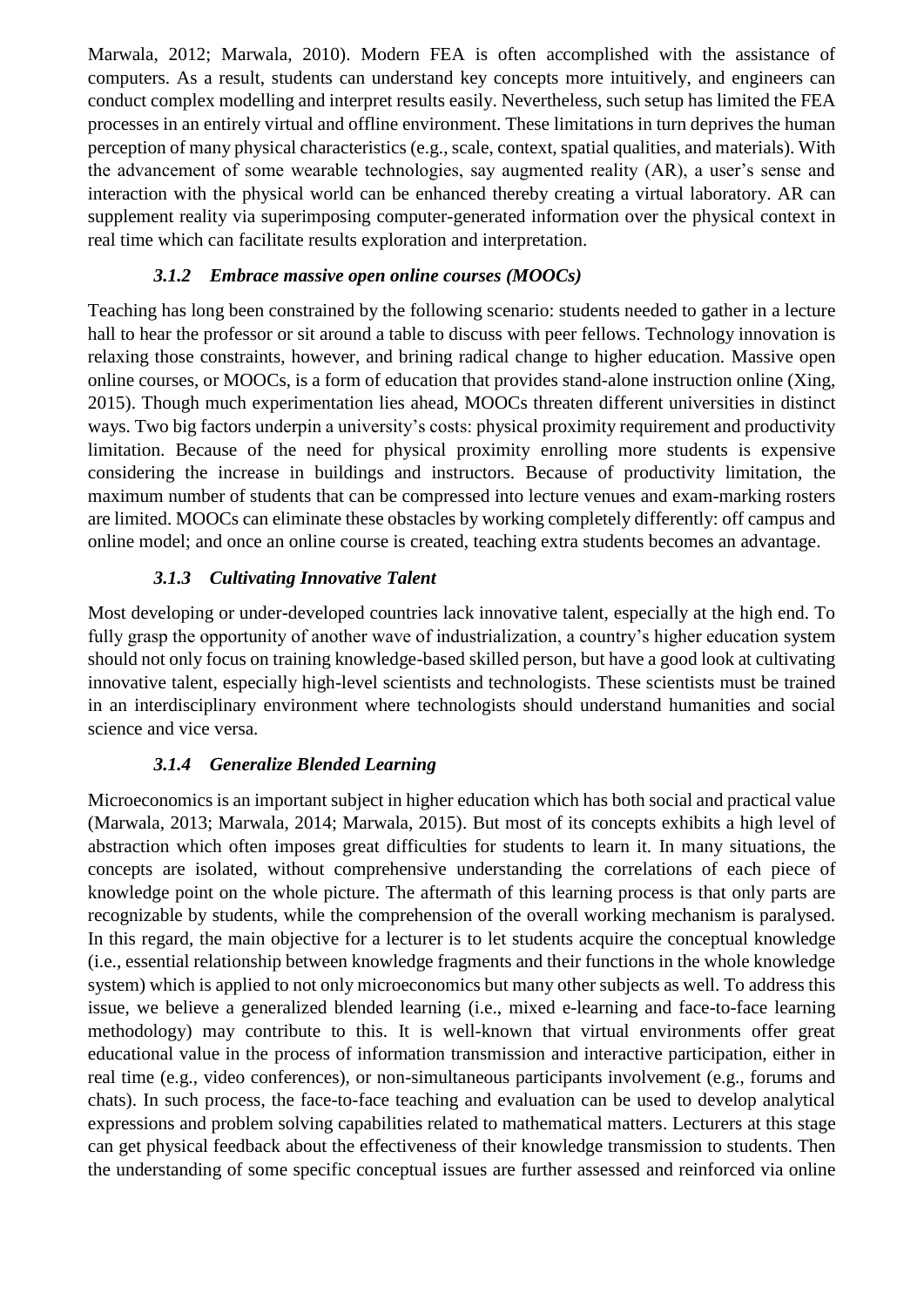graphic representations and multiple choice test questions and this offers students an advantage of reviewing their results immediately.

In closing rather than fighting against these new technologies and the associated novel teaching patterns, higher education systems need to look at how they can accept them and transform the teaching and learning environment to the benefit of both students and academics.

### *3.2 Research in the Fourth Industrial Revolution (Research 4.0)*

### *3.2.1 Open Innovation*

Open innovation, refers to the combination of humans and computers to form distributed systems for the purpose of accomplishing innovative tasks that neither can be done alone. Despite the debate about accuracy, information science has begun to build on some early successes (say, Wikipedia) to demonstrate the potential of evolving open innovation that can model and resolve wicked problems at the junction of economic, environmental, and socio-political systems. A typical open innovation process includes:

- (a) Micro-tasking under crowdsourcing mechanism where the respective strengths of a crowd and machines can be magnified.
- (b) Designated workflows guide crowd-workers to use and augment the information offered by workers at the previous step.
- (c) To create problem-solving ecosystems, researcher can then combine the cognitive processing of many ordinary contributors with machine-based computing to establish faithful models of the complicated, interdependent systems that underlie the world's most demanding tasks.

### *3.2.2 Evolutionary & Revolutionary Innovations*

Under higher education in the fourth industrial age, a country's higher education system should put innovation, both evolutionary and revolutionary, high on its agenda. In general, innovations based on existing technologies are so-called evolutionary type; while revolutionary type of innovations focuses are inventions of new technologies. Ideally, hybrid innovation is a sound strategy but it is difficult to implement. Established academics are often victims of their own accomplishments. Leading scholars have long succeeded by exploring new research domains that could lead to incremental research output growth. Emerging researchers have aggressively followed a similar strategy. As one research area matures and competition increases severely, the degree of research outputs being published in the form of patents or journals inevitably gets very low. Introducing new research directions means going up against entrenched competition (Xing and Gao, 2014). In the era of the  $4<sup>th</sup>$  industrial revolution, higher education needs to deepen its technology system reforms by breaking down all barriers to innovation. One noteworthy obstacle is resource allocation for funding different research projects. For those technology innovations that are important for industrialization, re-industrialization, and neo-industrialization, but are unable to profit in the marketplace in the near-term, financial support from institution and government levels should be made available. However, for applied technologies where commercialization is possible, social capital can play an active role (Xing, 2017). Additionally, several other hindrance should also be dealt with properly: First, with its hybrid innovation strategy, higher education practitioners need to have a global perspective. The trend of world technology development should be well-perceived and thus appropriate plans need to be made. Each stream of innovation resources, internally, locally, regionally, and globally, should be utilized properly. Second, by having various development strategies and incentive policies across different departments, the connectivity among them should be optimized to avoid potential overlapping. Third, the speed of technology transfer need to be raised to boost the economic and social development.

#### *3.2.3 New Technological Advancement Driven Research and Development*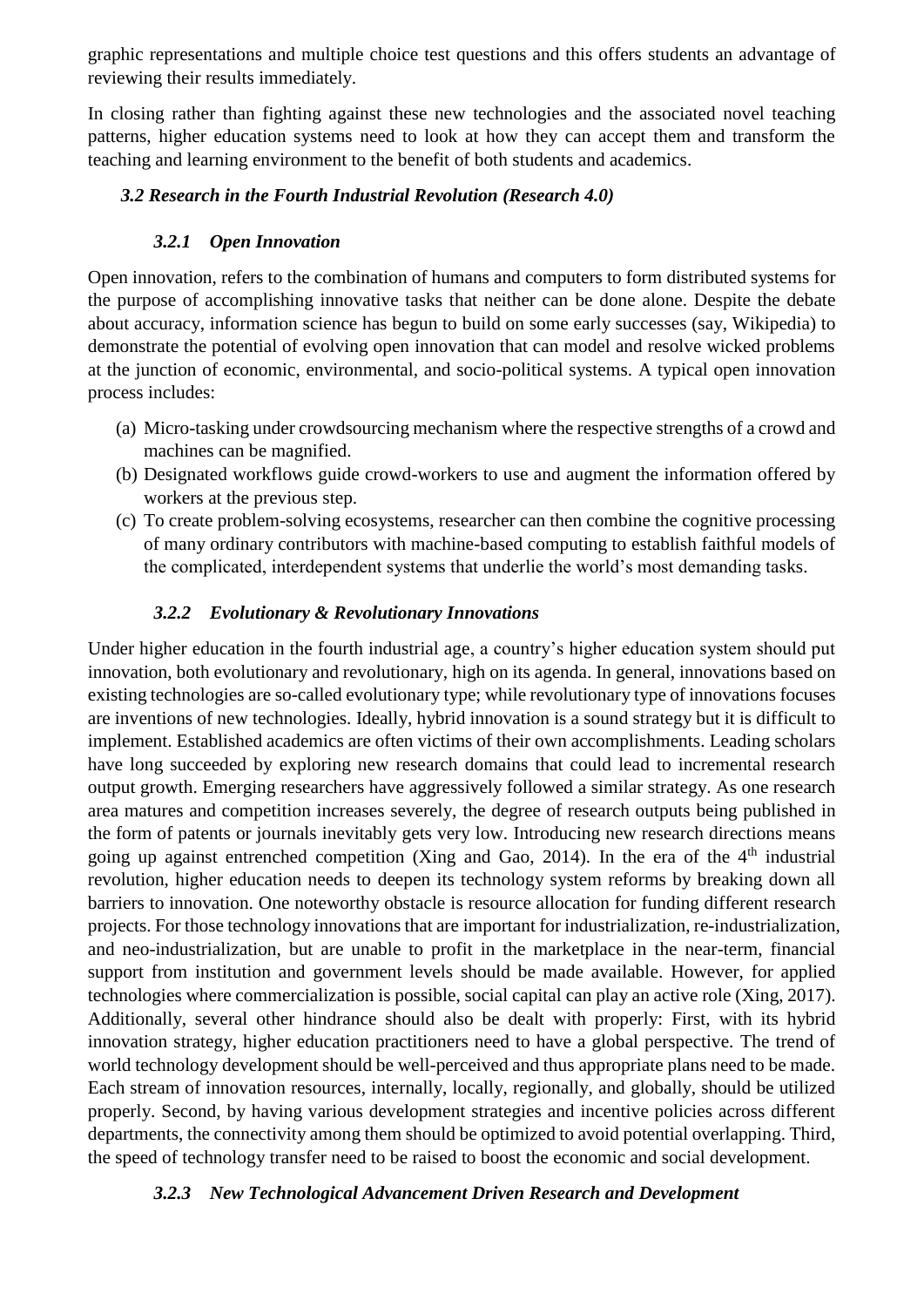New technological advancements are often ranked as the most important driving force for R&D. Technology-driven R&D comes in many forms and it can mean employing mobile capabilities to improve data acquisition accuracy; using advanced big-data analytics to spot hidden statistical patterns; harnessing artificial intelligence techniques to retool information search, collection, organization, and knowledge discovery, to name just a few. The bottom line, in all cases, is that the advanced technologies can be leveraged across many domains to continue to deliver impact. Briefly, advanced technologies can bring benefits to higher education R&D in at least four areas: cost and timeline reduction; operation transformation; R&D process enhancement; and, most significant, research direction innovation via the creation of new ideas and theories. Take the example of additive manufacturing (or 3D printing), this new technology can be used to reduce the cost of producing prototypes, which are generally time consuming and cost inefficient in conventional higher education R&D. This innovation results in both significant efficiencies and more flexible experimental plans which, in turn, lead to uses of the technology where cost had previously been prohibitive in the laboratory environment. In the fourth industrial age, R&D processes with the help of advanced technologies treat functions such as IT and analytics as 'centers of value' rather than of service or cost; nurture partnership attitude; and, more and more frequently, form an agile style of R&D. One of the most important and difficult task, is to shift higher education R&D culture from an outdated 'waterfall approach' to idea development. Higher education institutions that make this change will become good at absorbing ideas from all kinds of sources.

### *3.2.4 Shorten Innovation Cycles*

Speed enables higher education institutions to be aware of research trends as they emerge and catch up with competition. In comparison to commercial R&D house, higher education institutions' overlylong development times are the most-blamed obstacle to generating positive returns on innovation. In practice, fast movers are much more likely to also be strong innovators as they are also more disruptive. Brainstorming, conceptualization, model design, theoretical proving, experiment settingup, components procurement, prototyping, test conducting, results analysis, and deliverables submission can be organized into teams that work closely with group leaders to quicken responsiveness to emerging research trends.

In closing, as we have indicated herein, the strongest innovators and leading researchers draw on swiftness, well-pruned processes, and the exploitation of advanced technology to explore and capture research opportunities. Any higher education institution thinking about research in the fourth industrial revolution should first determine where its gaps are vis-à-vis the areas mentioned above and make a plan to address those issues. Once the internal house is in an opposite situation, they can begin to scout around for attractive odds for incremental research capacity growth.

#### *3.3 Service in the Fourth Industrial Revolution (Service 4.0)*

#### *3.3.1 University-as-a-Platform (UaaP)*

We are all aware of the downfall of Blackberry. The Red Queen effect, the requirement of running faster just to remain in the same place, is one of the most commonly cited causes. In such scenario, one rival that successfully adopts a platform-oriented methodology can compress an entire sector's innovation life cycle. The outcome of the Red Queen effect is that it becomes harder for a competitor to get ahead of the dominant player. In systems thinking, this phenomenon is often referred to escalation. Nowadays, platform concepts are creating an entirely new competition landscape, one that puts ecosystems in face-to-face wrestling. In Service 4.0, the ongoing transformation to platformbased competition is led by many forces: educational activities; ubiquitous computing and Internet of things both within and outside campus and the demanding students in terms of customized learning. That which served institutions well in scientific disciplines and speciality based markets can become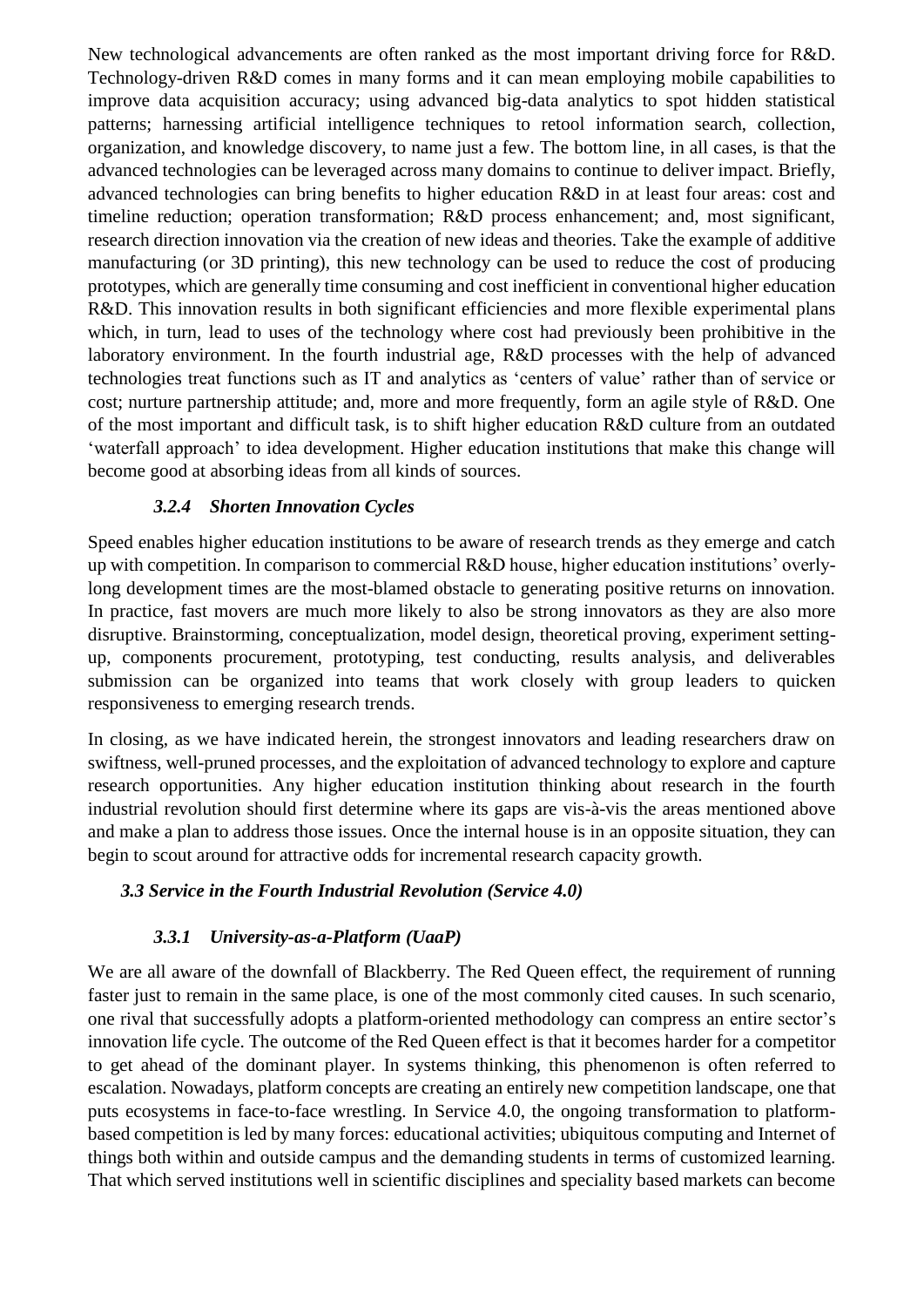their impediments in platform-based environments. Managing platform-based higher education businesses require a complete different mind-set for strategy. In non-education sector, the likes of Alibaba, eBay, Facebook, WeChat, Google, Baidu and Amazon are actively building their empires around the idea of platform thinking. While platform thinking is not new, what is new is that platformcentric styles are turning into the engines of innovation that are spreading a wide variety of unanticipated sectors such as automobiles, manufacturing, fashion, healthcare, publishing, and many others. In principle, the platform-based business models emphasize more biologically inspired thinking style rather than a mere organizing logic. In a broader view and analogic metaphor manner, higher education institutions need to reconceive their business ecosystems, re-identify their competitive edges, reshuffle their customer pools, reshape themselves as orchestrators, and rebuild service architecture. University-as-a-Platform (UaaP) gives the current higher education system an opportunity to steer their bread-and-butter businesses towards platform businesses for a better service performance. Key drivers for a successful UaaP include: a) deliver inter-, multi-, and acrossdisciplinary degrees; b) an appropriate blend of service models (e.g., blended learning, MOOCs, etc.); c) the emergence of Internet of everything; d) the integration of routine education activities into software across a plethora of institution system; e) up-to-date digital infrastructure; and f) enhanced connectivity among all parties residing in higher education value chain.

#### *3.3.2 Education-as-a-Service (EaaS)*

Typically, in the age of  $4<sup>th</sup>$  industrial revolution, once every couple of decades, a disruptive new technology arises that essentially changes the blueprint of many sectors. In terms of higher education, the massive proliferation of affordable mobile devices, Internet broadband connectivity and rich education content start a trend of transforming how education is delivered. Cloud computing, amongst other techniques, creates a new way of educating people that might eventually disrupts the existing higher education systems. With the support of education cloud, government decision makers and business practitioners can answer some key strategic questions comprehensively: deliver education in the quickest, most efficient and best affordability form; develop 21<sup>st</sup> century students' skills and prepare students for the new job market in the most appropriate way; encourage native innovation with the strongest incentives; and share resources across institutions, districts, regions, or the entire country in the smoothest fashion. When universities think of embracing EaaS, they often imagine profound advertising campaigns, big promotion budgets, and huge amount of infrastructure investment. Fortunately, EaaS has a healthier respect for the students than academicians have for disruptive ways of delivering education service. At the heart of EaaS is the belief that students' needs should be met effectively. Therefore, when a higher education institution sets out to attract a potential student as a customer, it needs to create an all-round education experience that is genuinely capable of satisfying the customer's needs, although, this process is not as simple as it may seem. EaaS is not the creation of pseudo differences via a change in logo, location, or making vague promises with empty sounding words. Furthermore, higher education institutions are accountable to a host of stakeholders such as governments, accrediting agencies, the public and private funding sources, academics, management, support staff, and students. An EaaS orientation that translates into an effective education scheme will achieve these broader concerns. Nevertheless, many institutions adopt EaaS strategy poorly by giving lip service to various stakeholders. Education and technology has advanced over the past few decades. Many technology-assisted / enhanced educational practices are no longer as simplistic. In Service 4.0, EaaS as a guideline has to discover newer and more advanced strategies to cope with ever-increasing societal complexity.

#### *3.3.3 Internationally-linked Programmes*

With the fast pace of the  $4<sup>th</sup>$  industrial revolution, forging various kinds of institutional linkages, both domestically and internationally, to offer more versatile degree programmes and professional qualifications becomes a must. Among these schemes, the following types stand out and are worth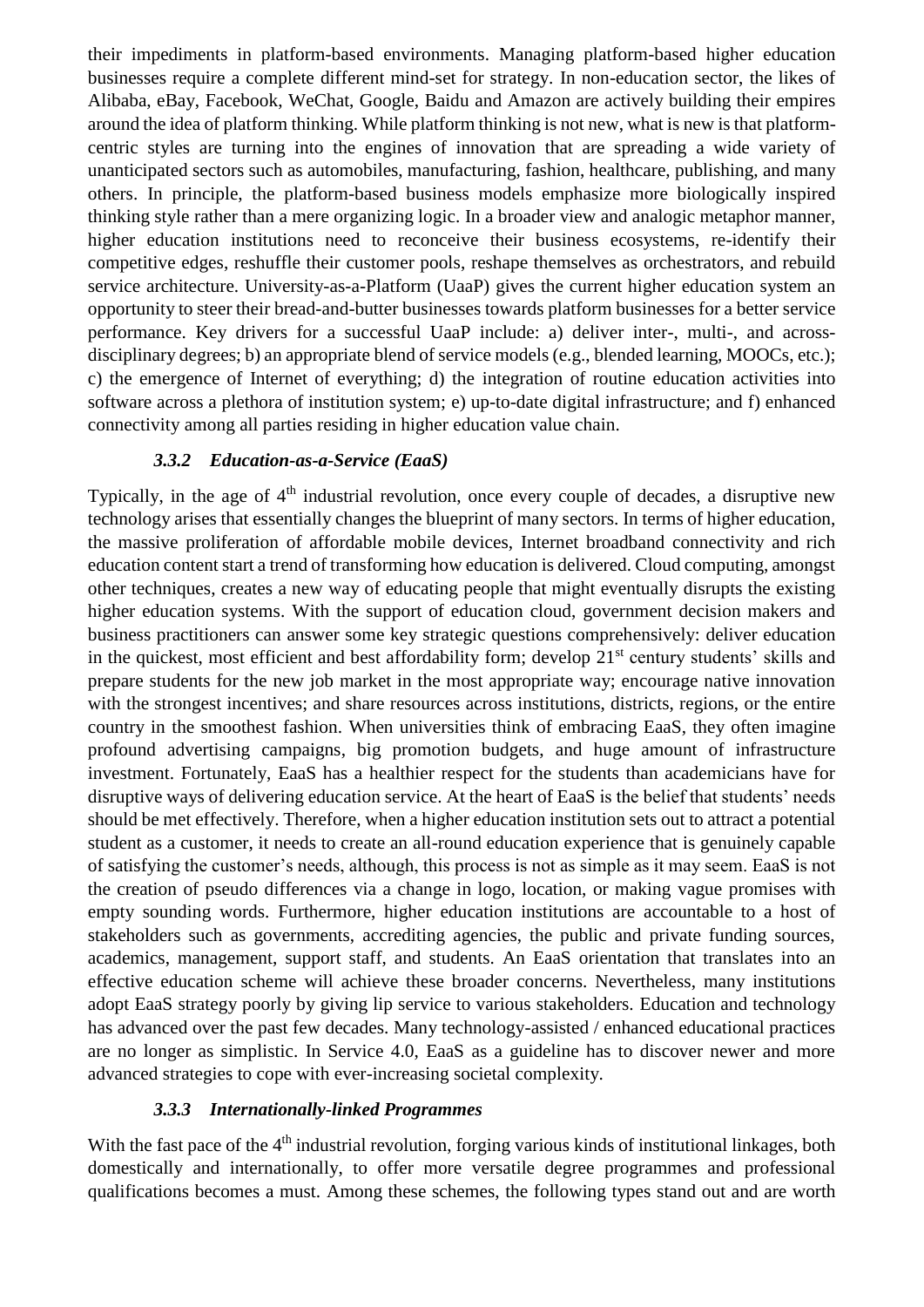consideration: First, twinning programmes where a local education provider collaborates with a foreign education provider to develop a connected system allowing course credits to be taken in different locations. On completion of the twining programme, foreign education provider awards a qualification. Second, franchise programmes is a scenario where foreign education provider authorizes a local education provider to deliver their courses / programmes, and the qualification is awarded by the foreign education provider. Third, double or joint degree is an arrangement where local and foreign education providers cooperate to offer a programme for a qualification that is awarded jointly or from each of them. Fourth, blended learning where local and foreign education providers deliver programmes to enrol students in various mixed forms, e.g., e-learning, online learning or on-site learning.

In closing we trust that improving the quality of service in higher education can bring about a significant change in the society.

### **4. Conclusions**

Though the business of higher education remains unchanged since the times of Aristotle, today students still assemble at a scheduled time and venue to listen to the wisdom of scholars. Given the fourth industrial revolution, a new form of a university is emerging that does teaching, research and service in a different manner. This university is interdisciplinary, has virtual classrooms and laboratories, virtual libraries and virtual teachers. It does, however, not degrade educational experience but augment it.

### *References*

- T. Marwala, I. Boulkaibet, and S. Adhikari, Probabilistic finite element model updating using Bayesian statistics: applications to aeronautical and mechanical engineering. The Atrium, Southern Gate, Chichester, West Sussex, PO19 8SQ, United Kingdom: John Wiley & Sons, Ltd, ISBN 978-1-1191-5301-6, 2017.
- T. Marwala, Condition monitoring using computational intelligence methods: applications in mechanical and electrical systems. London: Springer-Verlag, ISBN 978-1-4471-2379-8, 2012.
- T. Marwala, Finite-element-model updating using computational intelligence techniques: applications to structural dynamics. London, UK: Springer-Verlag, ISBN 978-1-84996-322-0, 2010.
- B. Xing, "Massive online open course assisted mechatronics learning a hybrid approach," in Furthering Higher Education Possibilities through Massive Open Online Courses, Chapter 12, pp. 245-268, A. Mesquita and P. Peres, Eds., 701 E. Chocolate Avenue, Hershey PA, USA 17033: IGI Global, ISBN 978-1-4666-8279-5, 2015.
- T. Marwala, Economic modeling using artificial intelligence methods. Springer London Heidelberg New York Dordrecht: Springer-Verlag London, ISBN 978-1-4471-5009-1, 2013
- T. Marwala, Artificial intelligence techniques for rational decision making. Springer Cham Heidelberg New York Dordrecht London: Springer International Publishing Switzerland, ISBN 978-3-319-11423-1, 2014.
- T. Marwala, Causality, correlation and artificial intelligence for rational decision making. 5 Toh Tuck Link, Singapore 596224: World Scientific Publishing Co. Pte. Ltd, ISBN 978-9-81463-086-3, 2015.
- B. Xing and W.-J. Gao, Innovative computational intelligence: a rough guide to 134 clever algorithms. Cham Heidelberg New York Dordrecht London: Springer International Publishing Switzerland, ISBN 978-3-319-03403-4, 2014.